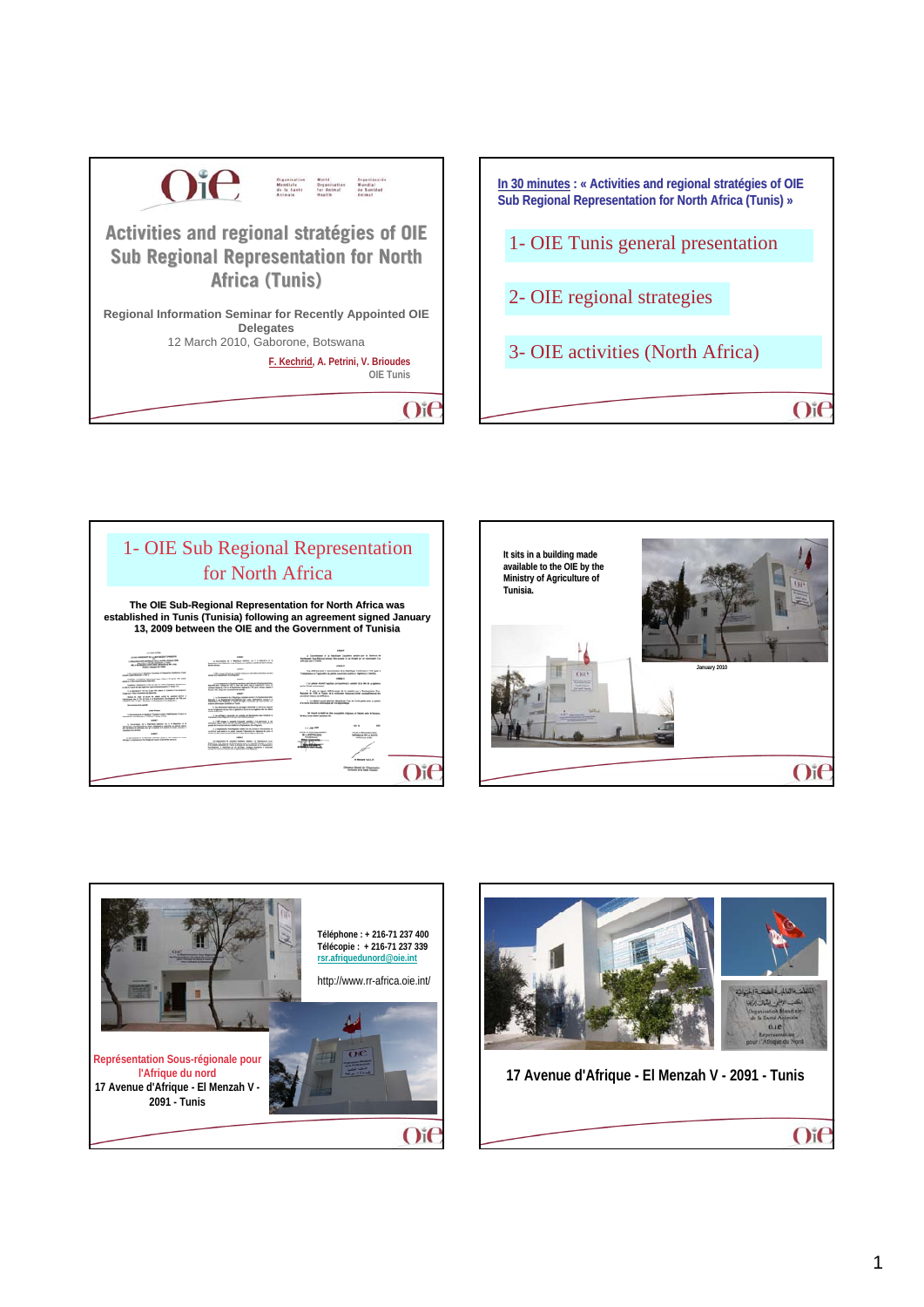

**On Tuesday, January 26, 2010, the Director General of the OIE, Dr Bernard Vallat and the Tunisian Minister of Agriculture, Fisheries and**  Water Resources inaugurated the OIE offices in Tunis in the presence of<br>OIE Delegates, Heads of Veterinary Services of countries of North Africa<br>(Algeria, Mauritania, Libya and Tunisia; Morocco was represented by the **Director of Animal Health) and of southern Europe (France, Italy, Portugal and Spain).** 











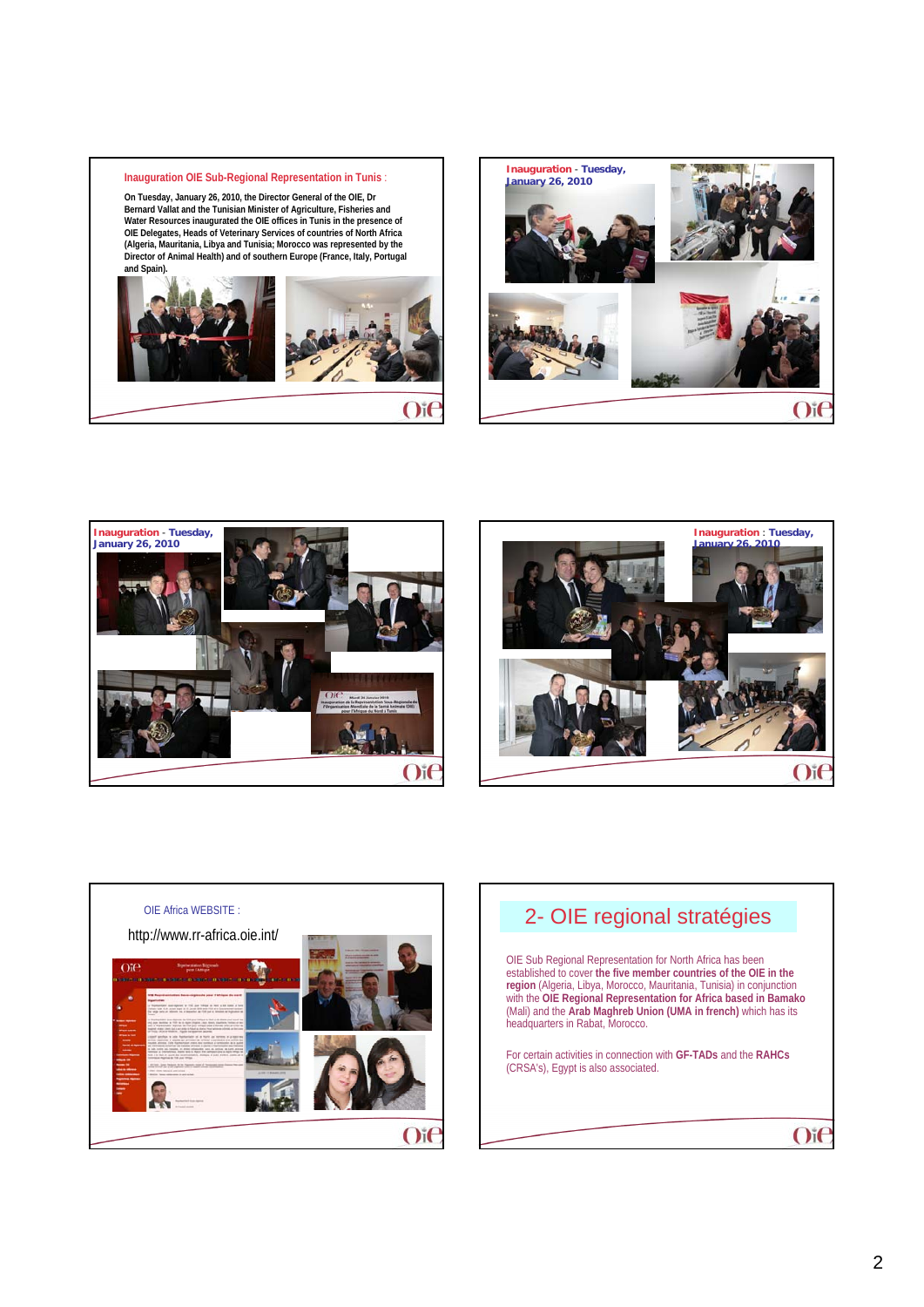The specific aim of the OIE Sub-Regional Representation for North Africa is to provide OIE Members in the sub-region **with suitably adapted local services** in order to **strengthen animal disease surveillance and control**.

The Representation will thereby help **to improve the quality of information on animal diseases** and **promote the harmonisation of disease control methods**, in close collaboration with national and international animal health services in the region.

It will also be involved in implementing, for the North Africa region, **recommendations, strategies and action plans validated by the OIE's higher authorities**.

 $O$ i $\epsilon$